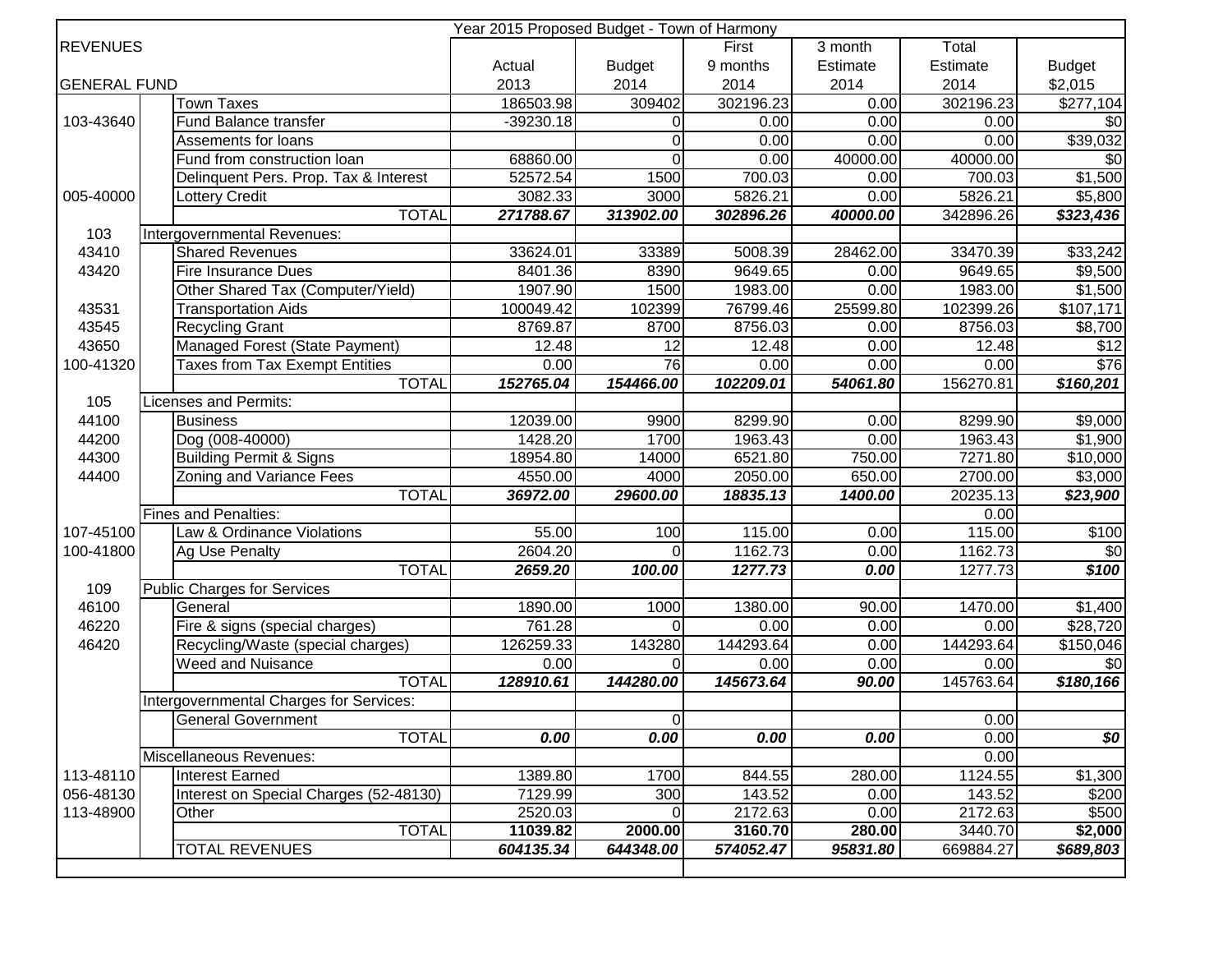| <b>EXPENDITURES</b> |              |                                      |           | First         | $\overline{3}$ month | Total    |           |                 |
|---------------------|--------------|--------------------------------------|-----------|---------------|----------------------|----------|-----------|-----------------|
|                     |              |                                      | Actual    | <b>Budget</b> | 9 months             | Estimate | Estimate  | <b>Budget</b>   |
|                     |              |                                      | 2013      | 2014          | 2014                 | 2014     | 2014      | \$2,015         |
| 118                 |              | <b>General Government</b>            |           |               |                      |          |           |                 |
|                     |              | Legislative Board:                   |           |               |                      |          |           |                 |
| 51100               |              | Salaries Chair and Supervisors       | 20191.41  | 20028         | 15047.92             | 4,924.32 | 19972.24  | \$20,704        |
|                     | $\mathsf b$  | SS & Med                             | 1544.67   | 1532          | 1151.17              | 383.72   | 1534.89   | \$1,584         |
|                     | $\mathbf C$  | Legislative - Expenses               | 2861.93   | 4000          | 3009.38              | 1,000.00 | 4009.38   | \$4,500         |
|                     |              | <b>SUBTOTAL</b>                      | 24598.01  | 25560.00      | 19208.47             | 6308.04  | 25516.51  | \$26,788        |
|                     |              | Financial Administration:            |           |               |                      |          |           |                 |
| 51500               |              | Treasurer - Salary                   | 8333.84   | 8400          | 6309.69              | 2031.00  | 8340.69   | \$8,826         |
|                     | $\mathbf b$  | Treasurer - SS & med                 | 637.54    | 643           | 482.70               | 160.90   | 643.60    | \$676           |
|                     | $\mathbf{C}$ | Treasurer - Expenses                 | 1751.72   | 2000          | 1577.16              | 50.00    | 1627.16   | \$2,000         |
|                     |              | Assessor - Salary                    | 24000.00  | 24000         | 18000.00             | 6000.00  | 24000.00  | \$24,000        |
|                     | a            | <b>Assessor - Expenses</b>           | 124.54    | 500           | 316.10               | 0.00     | 316.10    | \$350           |
|                     |              | Other finance processing             | $\Omega$  | $\Omega$      | 0.00                 | $\Omega$ | 0.00      | $\overline{30}$ |
|                     |              | <b>SUBTOTAL</b>                      | 34847.64  | 35543.00      | 26685.65             | 8241.90  | 34927.55  | \$35,852        |
| 51400               |              | <b>General Administration:</b>       |           |               |                      |          |           |                 |
|                     |              | Clerk - Salary                       | 27071.46  | 27722         | 20529.00             | 6840.71  | 27369.71  | \$29,001        |
|                     | b            | Clerk - SS & med                     | 2070.96   | 2121          | 1570.47              | 523.49   | 2093.96   | \$2,219         |
|                     | $\mathbf C$  | Clerk - Expenses                     | 4204.30   | 5000          | 2706.46              | 1500.00  | 4206.46   | \$5,100         |
|                     | a            | <b>Election workers</b>              | 1098.44   | 3500          | 1693.89              | 1050.00  | 2743.89   | \$2,000         |
|                     | b            | Deputy Clerk - Salary                | 0.00      | 0             | 0.00                 | 0.00     | 0.00      | \$0             |
|                     | C            | Deputy Clerk - SS & med              | 0.00      | 0             | 0.00                 | 0.00     | 0.00      | \$0             |
|                     |              | <b>SUBTOTAL</b>                      | 34445.16  | 38343.00      | 26499.82             | 9914.20  | 36414.02  | \$38,320        |
|                     |              |                                      |           |               |                      |          |           |                 |
| 51300               |              | Legal                                | 15193.73  | 15000         | 12524.69             | 3000.00  | 15524.69  | \$16,000        |
| 51600               |              | Office- Rent, Furnishings and Phone  | 9000.00   | 9020          | 6750.00              | 2250.00  | 9000.00   | \$9,000         |
| 51938               |              | Insurance                            | 6364.50   | 6400          | 6954.50              | 0.00     | 6954.50   | $\sqrt{$7,100}$ |
|                     |              | Miscellaneous                        | 96.95     | $\Omega$      | 0.00                 | 0.00     | 0.00      | \$150           |
|                     |              | <b>SUBTOTAL</b>                      | 30655.18  | 30420.00      | 26229.19             | 5250.00  | 31479.19  | \$32,250        |
|                     |              |                                      |           |               |                      |          |           |                 |
|                     |              | <b>TOTAL</b>                         | 124545.99 | 129866.00     | 98623.13             | 29714.14 | 128337.27 | \$133,210       |
| 120                 |              | <b>Public Safety:</b>                |           |               |                      |          |           |                 |
| 52200               |              | Fire                                 | 108321.10 | 110000        | 111297.97            | 0.00     | 111297.97 | \$115,000       |
| 52300               |              | Ambulance                            | 10706.40  | 12500         | 10130.50             | 400.00   | 10530.50  | \$12,500        |
| 52200               |              | 911 Signs                            | 0.00      | $\Omega$      | 0.00                 | 0.00     | 0.00      | \$28,720        |
| 52400               |              | <b>Building Inspector - Salary</b>   | 11689.00  | 8000          | 4282.90              | 600.00   | 4882.90   | \$5,000         |
|                     | b            | Building Inspector - SS & med        | 894.22    | 612           | 655.29               | 46.00    | 701.29    | \$383           |
|                     | $\mathbf{C}$ | <b>Building Inspector - Expenses</b> | 362.52    | 550           | 487.80               | 0.00     | 487.80    | \$250           |
|                     |              | <b>TOTAL</b>                         | 131973.24 | 131662.00     | 126854.46            | 1046.00  | 127900.46 | \$161,853       |